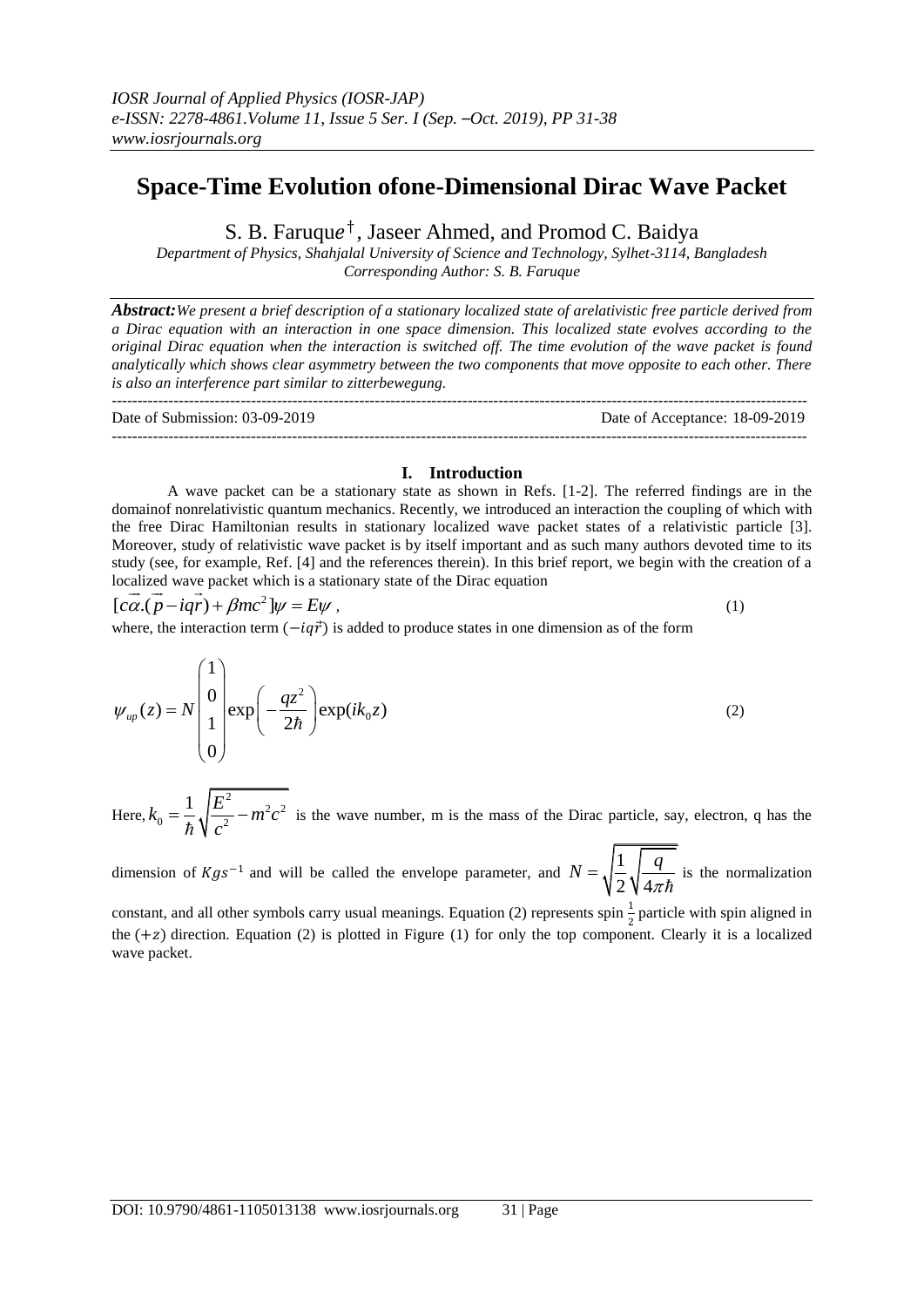

**Figure 1:** The un-normalized rendering of the top component of Eq. (2). Here  $k_0 = 116\pi$  and  $\frac{q}{2\hbar} =$ 1.Clearly, this is a localized wave packet.

For spin in the  $(-z)$  direction, the wave packet is

For spin in the 
$$
(-z)
$$
 direction, the wave packet is  
\n
$$
\psi_{down}(z) = N \begin{pmatrix} 0 \\ 1 \\ 0 \\ 1 \end{pmatrix} \exp\left(-\frac{qz^2}{2\hbar}\right) \exp(ik_0 z)
$$
\n(3)

Now, when the interaction  $-(iq\vec{r})$  is switched off, the state (2) and (3) will evolve according to the general theory of time evolution.

In this paper, we shall work out this time evolution and examine the probability density in space and time and for that matter, we shall use the standard procedure outlined in [5-7]. In the next section, we present our calculation and in the final section, we shall summarize our result and discuss them for further use.

#### **II. Time evolution of wave packet in one space dimension**

Using the standard procedure from Ref. [5], we can write the general time-independent solution of the free Dirac equation as

$$
\psi(z) = \int_{-\infty}^{\infty} \sum_{r} C_r(p) \psi_r(z) dp
$$
  
where,  $\psi_r(z) = \varphi_p(z) U_r(p)_{r, r = 1, 2, 3, 4}$ , (4)

where,

and

$$
\varphi_p(z) = \frac{1}{\sqrt{2\pi\hbar}} e^{(ipz/\hbar)}.
$$
\n(5)

Now,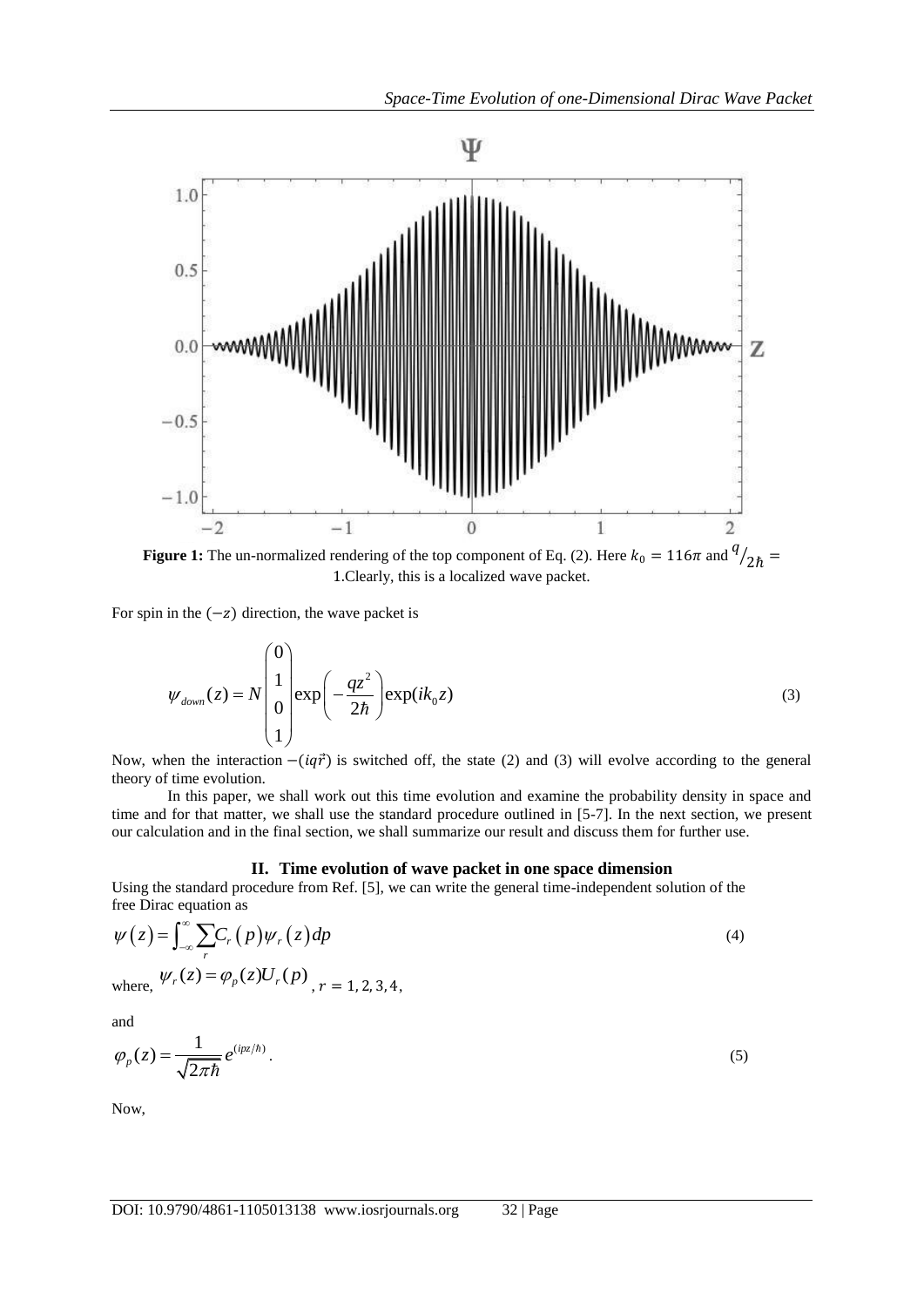$$
U_1(p) = N \begin{pmatrix} 1 \\ 0 \\ p\gamma \\ 0 \end{pmatrix}
$$
 (6)

$$
U_2(p) = N \begin{pmatrix} 0 \\ 1 \\ 0 \\ -p\gamma \end{pmatrix}
$$
 (7)

$$
U_3(p) = N \begin{pmatrix} -p\gamma \\ 0 \\ 1 \\ 0 \end{pmatrix}
$$
 (8)

$$
U_4(p) = N \begin{pmatrix} 0 \\ p\gamma \\ 0 \\ 1 \end{pmatrix}
$$
 (9)

and

$$
\gamma = \frac{c}{E_p + mc^2} \,. \tag{10}
$$

Here  $U_1$  and  $U_2$  correspond to energy  $E = E_p$  and  $U_3$  and  $U_4$  correspond to the energy  $E = -E_p$ ,

$$
N = \sqrt{\frac{E_p + mc^2}{2E_p}} \quad \text{and } E_p = \sqrt{p^2c^2 + m_0^2c^4}.
$$

Now,  $C_r(p)$  are given by the Fourier transformation [5] as

$$
C_r(p) = \int_{-\infty}^{\infty} \psi_r^{\dagger}(z) \psi(z) dz
$$
\nThe time evolution of  $\Psi(z)$  is given by [5]  $\Psi(z, t)$  as follows:

The time evolution of 
$$
\Psi(z)
$$
 is given by [5]  $\Psi(z, t)$  as follows:  
\n
$$
\psi(z,t) = \int_{-\infty}^{\infty} \sum_{r} C_r(p) \psi_r(z) e^{-iE_r t/\hbar}
$$
\n(12)

where,  $E_r = +E_p$  for  $r = 1$ , 2 and  $E_r = -E_p$  for  $r = 3$ , 4. Evaluating  $C_r(p)$  by Eq. (11) using  $\Psi(z)$  given by Eq. where,  $E_r = +E_p$  for  $T = 1$ , 2 and  $E_r = -E_p$  for  $T = 3$ , +. Evaluating  $E_r(p)$  by Eq. (11) using  $T(z)$  given by Eq. (2) and writing  $\psi(z,t) = (\psi_1 \quad \psi_2 \quad \psi_3 \quad \psi_4)^T$ , we obtain  $\psi_2 = \psi_4 = 0$ , by virtue of the free Dirac  $11<sup>1</sup>$ 

solutions for constant unidirectional velocity of a fermion, which are  
\n
$$
\psi_1(z) = \frac{1}{\sqrt{2\pi\hbar}} N e^{\frac{ipz}{\hbar}} \begin{pmatrix} 1 \\ 0 \\ \frac{p}{E_p + m} \\ 0 \end{pmatrix}, \quad E = E_p \tag{13}
$$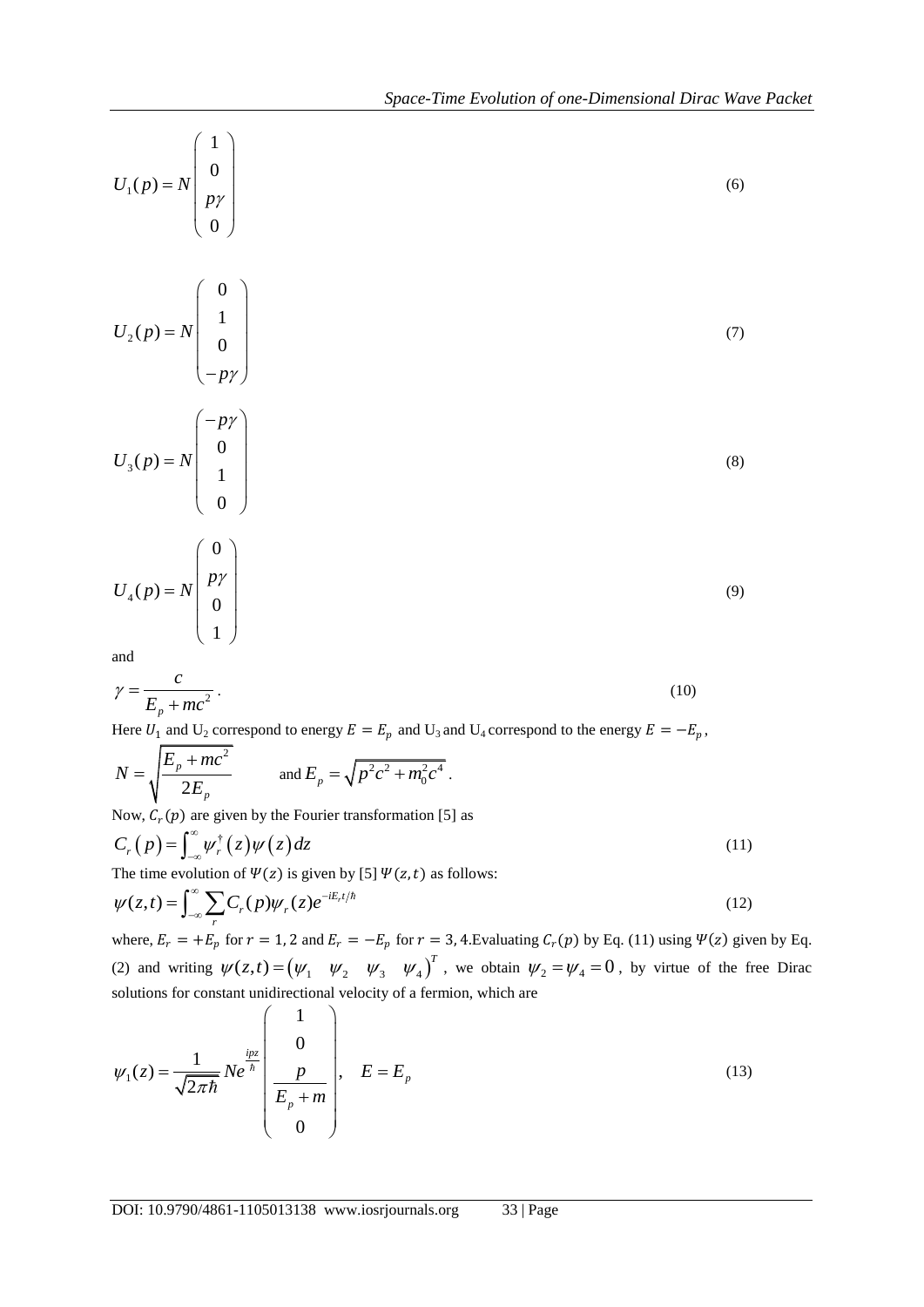$$
\psi_2(z) = \frac{1}{\sqrt{2\pi\hbar}} N e^{\frac{iz}{\hbar}} \begin{pmatrix} 0 \\ 1 \\ 0 \\ -\frac{p}{E_p + m} \end{pmatrix}, \quad E = E_p
$$
\n
$$
\psi_3(z) = \frac{1}{\sqrt{2\pi\hbar}} N e^{\frac{iz}{\hbar}} \begin{pmatrix} -\frac{p}{E_p + m} \\ 0 \\ 1 \\ 1 \\ 0 \end{pmatrix}, \quad E = -E_p
$$
\n
$$
\psi_4(z) = \frac{1}{\sqrt{2\pi\hbar}} N e^{\frac{iz}{\hbar}} \begin{pmatrix} 0 \\ \frac{p}{E_p + m} \\ \frac{p}{E_p + m} \\ 0 \\ 1 \end{pmatrix}, \quad E = -E_p
$$
\n(16)

These states are taken from Ref. [8] which corresponds to free particle moving with fixed momentum*p.* Then, as we will see  $C_2$  and  $C_4$  both are zero, we obtain

These states are taken from Ref. [8] which corresponds to free particle moving with fixed momentum *p*.  
Then, as we will see 
$$
C_2
$$
 and  $C_4$  both are zero, we obtain  

$$
\psi(z,t) = \int_{-\infty}^{\infty} C_1 \psi_1(z) e^{-iE_1t/\hbar} dp + \int_{-\infty}^{\infty} C_3 \psi_3(z) e^{-iE_3t/\hbar} dp
$$
(17)  
Now,

$$
C_1 = \int_{-\infty}^{\infty} \psi_1^{\dagger}(z) \psi(z) dz \tag{18}
$$

$$
C_2 = \int_{-\infty}^{\infty} \psi_2^{\dagger}(z) \psi(z) dz \tag{19}
$$

$$
C_3 = \int_{-\infty}^{\infty} \psi_3^{\dagger}(z) \psi(z) dz \tag{20}
$$

$$
C_4 = \int_{-\infty}^{\infty} \psi_4^{\dagger}(z) \psi(z) dz \tag{21}
$$

 $(1)$ 

$$
C_4 = \int_{-\infty}^{\infty} \psi_4'(z) \psi(z) dz
$$
\nFor brevity, we will show only the evaluation of  $C_1$ , where

\n
$$
C_1(p) = \int_{-\infty}^{\infty} \frac{1}{\sqrt{2\pi\hbar}} e^{-\frac{ipz}{\hbar}} \left( 1 - 0 - \frac{p}{E_p + m} - 0 \right) \begin{pmatrix} 1 \\ 0 \\ 1 \\ 0 \end{pmatrix} e^{ik_0 z} e^{-\frac{qz^2}{2\hbar}} \sqrt{\frac{1}{2} \sqrt{\frac{q}{4\pi\hbar}} \sqrt{\frac{E_p + m}{2E_p}} dz
$$
\n
$$
= \frac{1}{2} \sqrt{\frac{E_p + m}{2E_p}} 4 \sqrt{\frac{1}{q\pi\hbar}} \left( 1 + \frac{p}{E_p + m} \right) \exp\left\{-\frac{\hbar}{2q} (k - k_0)^2 \right\}, \quad p = \hbar k.
$$
\nIn the above expression, we have set  $c$ , the speed of light in free space, to unity.

\n(22)

In the above expression, we have  $set, c$ , the speed of light in free space, to unity. Then, we arrive at

Then, we arrive at  
\n
$$
\psi(z,t) = \int_{-\infty}^{\infty} C_1 \psi_1(z) e^{-iE_1 t/\hbar} dp + \int_{-\infty}^{\infty} C_3 \psi_3(z) e^{-iE_3 t/\hbar} dp
$$
\n(23)

Now, we employ the following structure: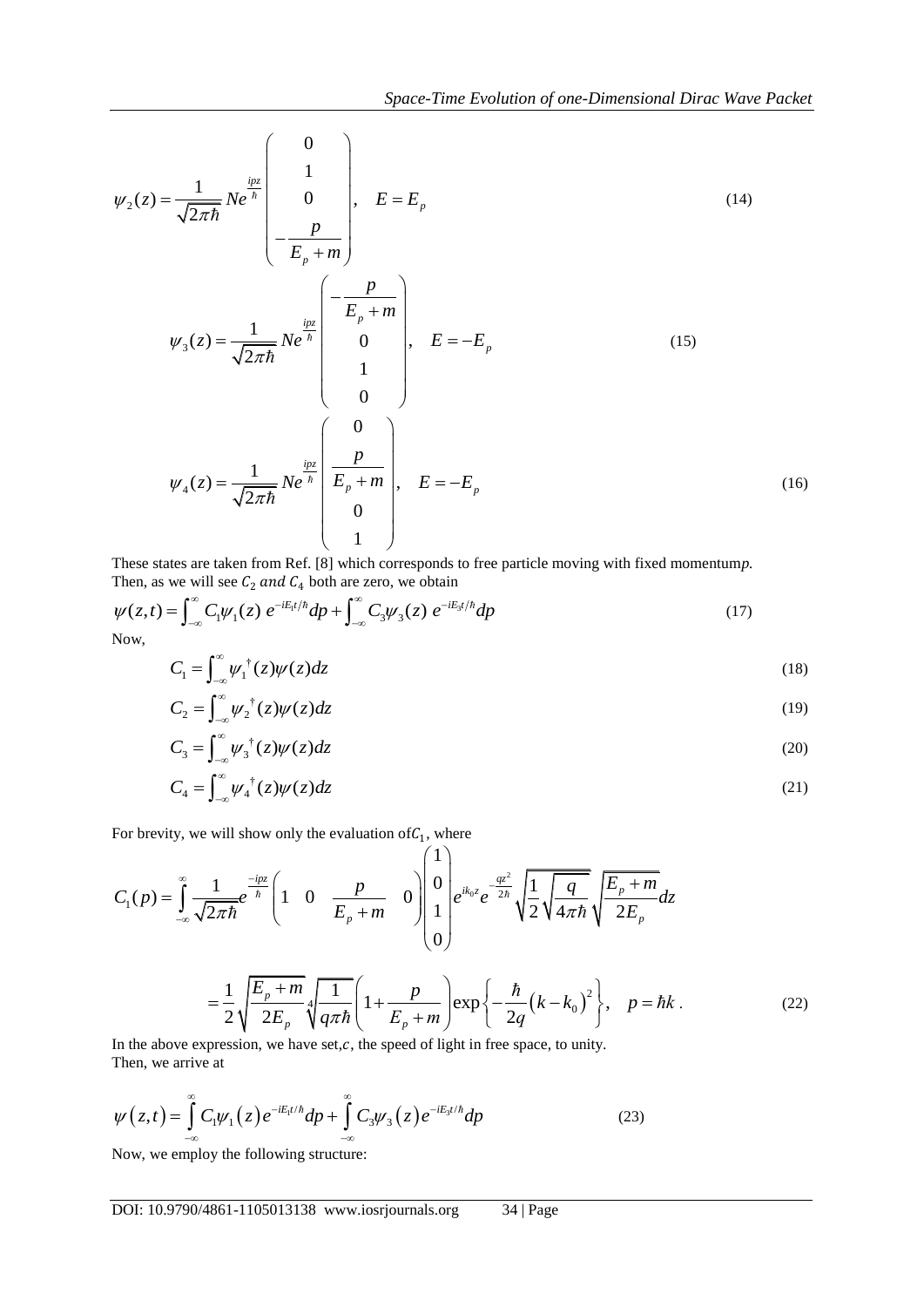$$
\psi(z,t) = \begin{pmatrix} \psi_1(z,t) \\ \psi_2(z,t) \\ \psi_3(z,t) \\ \psi_4(z,t) \end{pmatrix}
$$
\nAfter a lengthy calculation, we arrive at,

\n
$$
\psi_1(z,t) = \frac{1}{\sqrt{8\pi\hbar}} \oint_{q\pi\hbar}^{\infty} \int_{-\infty}^{E_p + m} \frac{E_p + m}{(2E_p)(1 + \frac{p}{E_p + m})} \exp\{-\frac{\hbar}{2q}(k - k_0)^2\} \exp\{i(kz - \frac{E_p t}{\hbar})\} dp
$$
\n(24)

After a lengthy calculation, we arrive at,

$$
\begin{aligned}\n\left\{\n\begin{aligned}\n\psi_3(z,t) \\
\psi_4(z,t)\n\end{aligned}\right\} \\
\text{After a lengthy calculation, we arrive at,} \\
\psi_1(z,t) &= \frac{1}{\sqrt{8\pi\hbar}} \sqrt[4]{\frac{1}{q\pi\hbar}} \int_{-\infty}^{\infty} \left(\frac{E_p + m}{2E_p}\right) (1 + \frac{p}{E_p + m}) \exp\left\{-\frac{\hbar}{2q}(k - k_0)^2\right\} \exp\{i(kz - \frac{E_p t}{\hbar})\} dp \\
&+ \frac{1}{\sqrt{8\pi\hbar}} \sqrt[4]{\frac{1}{q\pi\hbar}} \int_{-\infty}^{\infty} \left(\frac{E_p + m}{2E_p}\right) (1 - \frac{p}{E_p + m}) \exp\left\{-\frac{\hbar}{2q}(k - k_0)^2\right\} \exp\{i(kz + \frac{E_p t}{\hbar})\} (-\frac{p}{E_p + m}) dp\n\end{aligned}\n\end{aligned}
$$

We obtain for  $\Psi_3(z, t)$  as follows:

$$
+\frac{1}{\sqrt{8\pi h}}\sqrt[4]{q\pi h}J_{-\infty}(-\frac{1}{2E_p})(1-\frac{1}{E_p+m})\exp{\frac{-2q(k-k_0)}{k}})\exp{\frac{i(kz+\frac{1}{h})}{k}}(-\frac{1}{E_p+m})dp
$$
\nBecause,  $C_2 = C_4 = 0$ ,  $\psi_2(z,t) = \psi_4(z,t) = 0$ .  
\nWe obtain for  $\Psi_3(z,t)$  as follows:  
\n
$$
\psi_3(z,t) = \frac{1}{\sqrt{8\pi h}}\sqrt[4]{\frac{1}{q\pi h}}\int_{-\infty}^{\infty} \frac{(E_p+m)}{2E_p}(1+\frac{p}{E_p+m})\exp{\frac{-\frac{h}{2q}(k-k_0)^2}{2q}(1-\frac{p}{h})}\exp{\frac{i(kz-\frac{E_p t}{h})}{k}}\frac{1}{E_p+m})dp
$$
\n
$$
+\frac{1}{\sqrt{8\pi h}}\sqrt[4]{\frac{1}{q\pi h}}\int_{-\infty}^{\infty} \frac{(E_p+m)}{2E_p}(1-\frac{p}{E_p+m})\exp{\frac{-\frac{h}{2q}(k-k_0)^2}{2q}(1-\frac{p}{k}})\exp{\frac{i(kz+\frac{E_p t}{h})}{k}}dp
$$
\n(26)

$$
\psi(z,t) = \begin{vmatrix}\n\psi_{(z,t)} \\
\psi_{2}(z,t) \\
\psi_{3}(z,t)\n\end{vmatrix}
$$
\n(24)  
\nAfter a length of calculation, we arrive at,  
\n
$$
\psi_{1}(z,t) = \frac{1}{\sqrt{8\pi\hbar}} \sqrt{\frac{1}{q\pi\hbar}} \int_{-\infty}^{\infty} \frac{(E_{p}+m)}{(2E_{p}+m)} (1 + \frac{p}{E_{p}+m}) \exp\{-\frac{h}{2q}(k-k_{0})^{2}\} \exp\{i(kz-\frac{E_{p}t}{\hbar})\} dp
$$
\n
$$
+ \frac{1}{\sqrt{8\pi\hbar}} \sqrt{\frac{1}{q\pi\hbar}} \int_{-\infty}^{\infty} \frac{(E_{p}+m)}{(2E_{p}+m)} (1 - \frac{p}{E_{p}+m}) \exp\{-\frac{h}{2q}(k-k_{0})^{2}\} \exp\{i(kz-\frac{E_{p}t}{\hbar})\} (-\frac{p}{E_{p}+m}) dp
$$
\nBecause,  $C_{2} = C_{4} = 0$ ,  $\psi_{2}(z,t) = \psi_{4}(z,t) = 0$ .  
\nWe obtain for  $\Psi_{3}(z,t)$  as follows:  
\n
$$
\psi_{3}(z,t) = 6 \text{ follows:}
$$
  
\n
$$
\psi_{1}(z,t) = \frac{1}{\sqrt{8\pi\hbar}} \sqrt{\frac{1}{q\pi\hbar}} \int_{-\infty}^{\infty} \frac{(E_{p}+m)}{2E_{p}} (1 + \frac{p}{E_{p}+m}) \exp\{-\frac{h}{2q}(k-k_{0})^{2}\} \exp\{i(kz-\frac{E_{p}t}{\hbar})\} \frac{(26)}{(E_{p}+m)} dp
$$
\n
$$
+ \frac{1}{\sqrt{8\pi\hbar}} \sqrt{\frac{1}{q\pi\hbar}} \int_{-\infty}^{\infty} \frac{(E_{p}+m)}{(2E_{p})} (1 - \frac{p}{E_{p}+m}) \exp\{-\frac{h}{2q}(k-k_{0})^{2}\} \exp\{i(kz+\frac{E_{p}t}{\hbar})\} dp
$$
\n
$$
\psi_{1}(z,t) = \frac{1}{\sqrt{8\pi\hbar}} \sqrt{\frac{1}{q\pi\
$$

Similarly,  $\psi_3(z,t)$  becomes

$$
+\frac{1}{\sqrt{8\pi\hbar}}\sqrt[4]{q\pi\hbar} \int_{-\infty}^{\infty} \frac{(-2E_p)}{2E_p} \exp\{-\frac{1}{2q}(k-k_0) \exp\{i(kz+\frac{L}{\hbar})\}dp
$$
\nSimilarly,  
\n
$$
\psi_3(z,t) = \frac{1}{\sqrt{8\pi\hbar}}\sqrt[4]{\frac{1}{q\pi\hbar}} \int_{-\infty}^{\infty} \frac{E_p - m}{2E_p} \exp\{-\frac{\hbar}{2q}(k-k_0)^2\} \exp\{i(kz-\frac{E_p t}{\hbar})\}dp
$$
\n
$$
+\frac{1}{\sqrt{8\pi\hbar}}\sqrt[4]{\frac{1}{q\pi\hbar}} \int_{-\infty}^{\infty} \frac{(E_p + m)}{2E_p} \exp\{-\frac{\hbar}{2q}(k-k_0)^2\} \exp\{i(kz+\frac{E_p t}{\hbar})\}dp
$$
\nIn the non-relativistic limit, where  $E_p \approx m$ ,  
\n
$$
\psi_1(z,t) = \frac{1}{\sqrt{8\pi\hbar}}\sqrt[4]{\frac{1}{\pi\hbar}} \int_{-\infty}^{\infty} \exp\{-\frac{\hbar}{2\pi}(k-k_0)^2\} \exp\{i(kz-\frac{E_p t}{\hbar})\}dp
$$
\n(28)

$$
\sqrt{8\pi\hbar} \sqrt{q\pi\hbar} J_{-\infty}^{\infty}{}^{2} E_{p}^{\text{max}} \frac{2q}{2q} \qquad \text{for } \hbar \text{ with } \hbar \text{ with } \hbar \text{ with } \hbar \text{ with } \hbar \text{ with } \hbar \text{ with } \hbar \text{ with } \hbar \text{ with } \hbar \text{ with } \hbar \text{ with } \hbar \text{ with } \hbar \text{ with } \hbar \text{ with } \hbar \text{ with } \hbar \text{ with } \hbar \text{ with } \hbar \text{ with } \hbar \text{ with } \hbar \text{ with } \hbar \text{ with } \hbar \text{ with } \hbar \text{ with } \hbar \text{ with } \hbar \text{ with } \hbar \text{ with } \hbar \text{ with } \hbar \text{ with } \hbar \text{ with } \hbar \text{ with } \hbar \text{ with } \hbar \text{ with } \hbar \text{ with } \hbar \text{ with } \hbar \text{ with } \hbar \text{ with } \hbar \text{ with } \hbar \text{ with } \hbar \text{ with } \hbar \text{ with } \hbar \text{ with } \hbar \text{ with } \hbar \text{ with } \hbar \text{ with } \hbar \text{ with } \hbar \text{ with } \hbar \text{ with } \hbar \text{ with } \hbar \text{ with } \hbar \text{ with } \hbar \text{ with } \hbar \text{ with } \hbar \text{ with } \hbar \text{ with } \hbar \text{ with } \hbar \text{ with } \hbar \text{ with } \hbar \text{ with } \hbar \text{ with } \hbar \text{ with } \hbar \text{ with } \hbar \text{ with } \hbar \text{ with } \hbar \text{ with } \hbar \text{ with } \hbar \text{ with } \hbar \text{ with } \hbar \text{ with } \hbar \text{ with } \hbar \text{ with } \hbar \text{ with } \hbar \text{ with } \hbar \text{ with } \hbar \text{ with } \hbar \text{ with } \hbar \text{ with } \hbar \text{ with } \hbar \text{ with } \hbar \text{ with } \hbar \text{ with } \hbar \text{ with } \hbar \text{ with } \hbar \text{ with } \hbar \text{ with } \hbar \text{ with } \hbar \text{ with } \hbar \text{ with } \hbar \text{ with } \h
$$

And

$$
\psi_1(z,t) = \frac{1}{\sqrt{8\pi\hbar}} \sqrt[4]{\frac{1}{q\pi\hbar}} \int_{-\infty}^{\infty} \exp\{-\frac{h}{2q}(k-k_0)^2\} exp\{i(kz-\frac{E_p t}{\hbar})\} dp
$$
\nAnd\n
$$
\psi_3(z,t) = \frac{1}{\sqrt{8\pi\hbar}} \sqrt[4]{\frac{1}{q\pi\hbar}} \int_{-\infty}^{\infty} \exp\{-\frac{h}{2q}(k-k_0)^2\} exp\{i(kz+\frac{E_p t}{\hbar})\} dp
$$
\n(30)

In the ultra-relativistic limit,  $E_p \gg m$ ,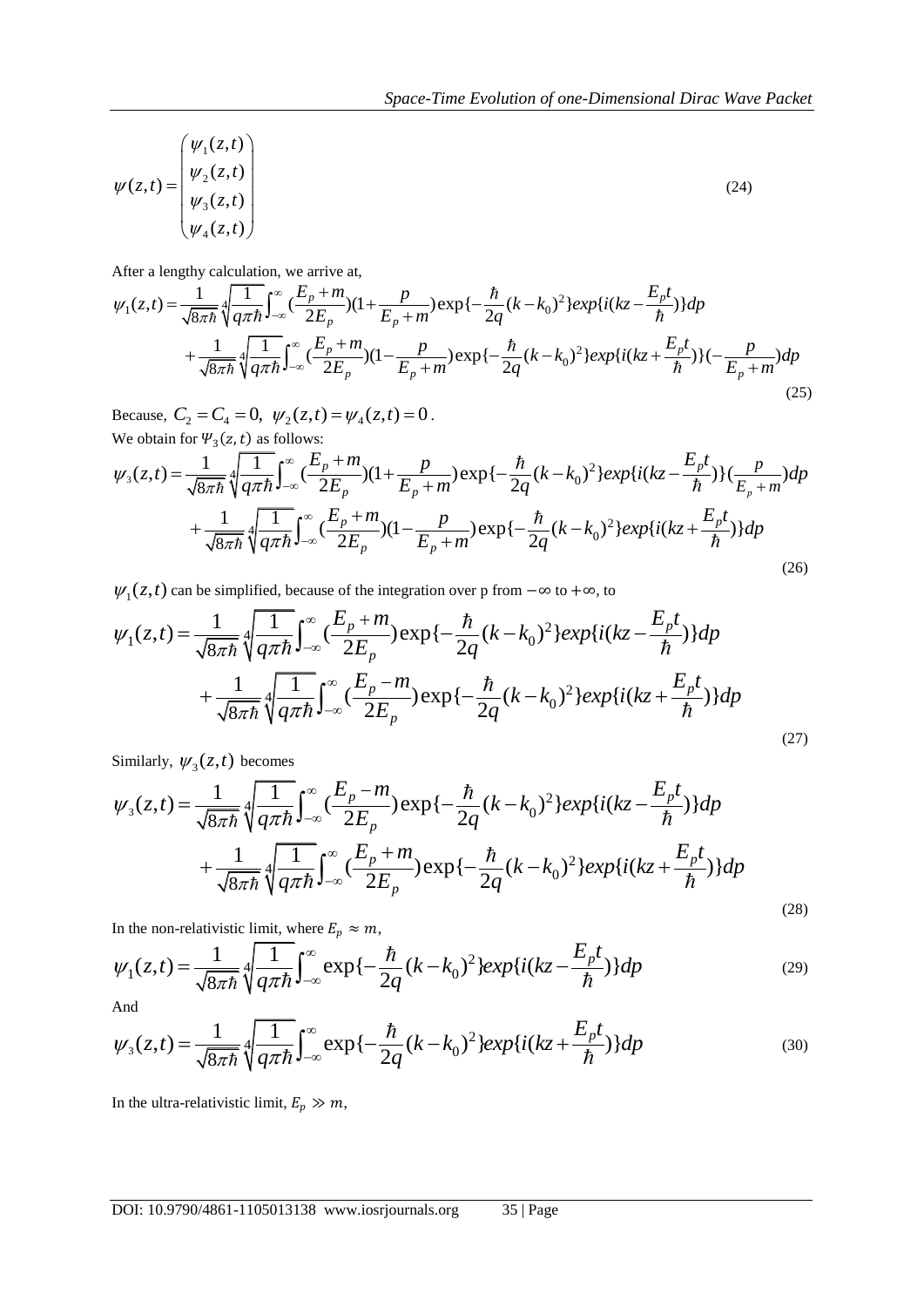$$
Space-Time Evolution of one-Dimensional Dirac Wave Packet
$$
  
\n
$$
\psi_1(z,t) = \frac{1}{\sqrt{8\pi\hbar}} \sqrt[4]{\frac{1}{q\pi\hbar}} \int_{-\infty}^{\infty} \frac{1}{2} \exp{\{-\frac{\hbar}{2q}(k-k_0)^2\}exp\{i(kz-\frac{E_pt}{\hbar})\}} dp
$$
  
\n
$$
+ \frac{1}{\sqrt{8\pi\hbar}} \sqrt[4]{\frac{1}{q\pi\hbar}} \int_{-\infty}^{\infty} \frac{1}{2} \exp{\{-\frac{\hbar}{2q}(k-k_0)^2\}exp\{i(kz+\frac{E_pt}{\hbar})\}} dp
$$
  
\nAnd in this limit,  
\n
$$
\psi_3(z,t) = \frac{1}{\sqrt{8\pi\hbar}} \sqrt[4]{\frac{1}{q\pi\hbar}} \int_{-\infty}^{\infty} \frac{1}{2} \exp{\{-\frac{\hbar}{2q}(k-k_0)^2\}exp\{i(kz-\frac{E_pt}{\hbar})\}} dp
$$

And in this limit,

$$
+\frac{1}{\sqrt{8\pi\hbar}}\sqrt[4]{\frac{1}{q\pi\hbar}}\int_{-\infty}^{\infty}\frac{1}{2}\exp{\{-\frac{\hbar}{2q}(k-k_0)^2\}}exp{i(kz+\frac{E_pt}{\hbar})\}}dp
$$
  
\nAnd in this limit,  
\n
$$
\psi_3(z,t) = \frac{1}{\sqrt{8\pi\hbar}}\sqrt[4]{\frac{1}{q\pi\hbar}}\int_{-\infty}^{\infty}\frac{1}{2}\exp{\{-\frac{\hbar}{2q}(k-k_0)^2\}}exp{i(kz-\frac{E_pt}{\hbar})\}}dp
$$
\n
$$
+\frac{1}{\sqrt{8\pi\hbar}}\sqrt[4]{\frac{1}{q\pi\hbar}}\int_{-\infty}^{\infty}\frac{1}{2}\exp{\{-\frac{\hbar}{2q}(k-k_0)^2\}}exp{i(kz+\frac{E_pt}{\hbar})\}}dp
$$
\nFor the general case, we compute the integrals involved using  $E = \hbar \omega$  and  $\omega(k) = \omega + (k-k_0)^2$ .

For the general case, we compute the integrals involved using  $E_p = \hbar \omega$  and  $\omega(k) = \omega_0 + (k - k_0)v_g$ .

$$
\psi_{1}(z,t) = \frac{1}{\sqrt{8\pi h}} \sqrt{\frac{1}{q\pi h}} \int_{-\infty}^{\infty} \frac{1}{2} \exp\{-\frac{n}{2q}(k-k_{0})^{2}\} \exp\{i(kz-\frac{L_{p}t}{h})\} dp
$$
\n
$$
+ \frac{1}{\sqrt{8\pi h}} \sqrt{\frac{1}{q\pi h}} \int_{-\infty}^{\infty} \frac{1}{2} \exp\{-\frac{n}{2q}(k-k_{0})^{2}\} \exp\{i(kz+\frac{E_{p}t}{h})\} dp
$$
\nAnd in this limit,  
\n
$$
\psi_{3}(z,t) = \frac{1}{\sqrt{8\pi h}} \sqrt{\frac{1}{q\pi h}} \int_{-\infty}^{\infty} \frac{1}{2} \exp\{-\frac{h}{2q}(k-k_{0})^{2}\} \exp\{i(kz-\frac{E_{p}t}{h})\} dp
$$
\n
$$
+ \frac{1}{\sqrt{8\pi h}} \sqrt{\frac{1}{q\pi h}} \int_{-\infty}^{\infty} \frac{1}{2} \exp\{-\frac{h}{2q}(k-k_{0})^{2}\} \exp\{i(kz+\frac{E_{p}t}{h})\} dp
$$
\nFor the general case, we compute the integrals involved using  $E_{p} = \hbar \omega$  and  $\omega(k) = \omega_{0} + (k-k_{0})\gamma_{z}$ .  
\nTo the first approach:  $\omega_{0}$ , we compute the integrals involved using  $E_{p} = \hbar \omega$  and  $\omega(k) = \omega_{0} + (k-k_{0})\gamma_{z}$ .  
\n
$$
\int_{-\infty}^{\infty} \exp\{-\frac{f}{2q}(k-k_{0})^{2}\} \exp\{i(kz-\omega t)\} dk
$$
\n
$$
= \sqrt{\frac{2q\pi}{h}} \exp\{-\frac{q}{2h}(z-v_{z}t)^{2}\} \exp\{i(k_{0}z-\omega_{0}t)\}
$$
\nwhere, we have used,  $dp = \hbar dk$ .  
\nFrom (29), we obtain,  
\n
$$
\psi_{1}(z,t) = \frac{h}{\sqrt{8\pi h}} \sqrt{\frac{1}{q\pi h}} \sqrt{\frac{2q\pi}{h}} \exp\{-\frac{q}{2h}(z-v_{x}t)^{2}\} \exp\{i(k_{
$$

From (29), we obtain,

where, we have used, 
$$
dp = \hbar dk
$$
.  
\nFrom (29), we obtain,  
\n
$$
\psi_1(z,t) = \frac{\hbar}{\sqrt{8\pi\hbar}} \sqrt[4]{\frac{1}{q\pi\hbar}} \sqrt{\frac{2q\pi}{\hbar}} \exp[-\frac{q}{2\hbar}(z - v_g t)^2] exp\{i(k_0 z - \omega_0 t)\}
$$
\n
$$
\boxed{\text{cos}\left(\frac{2q\pi}{\hbar} \right) \sqrt{\frac{2q\pi}{\hbar}}} \exp[-\frac{q}{2\hbar}(z - v_g t)^2] exp\{i(k_0 z - \omega_0 t)\}
$$
\n(33)

$$
= \sqrt[4]{\frac{q}{16\pi\hbar}} \exp[-\frac{q}{2\hbar}(z - v_{\rm g}t)^2] exp\{i(k_0 z - \omega_0 t)\}\
$$
\n(34)

$$
\sqrt{16\pi\hbar} \qquad 2\hbar \qquad s \qquad 111100 \qquad s \qquad s \qquad s \qquad 111100
$$
  
in the non-relativistic limit. And in the same limit,  

$$
\psi_3(z,t) = \sqrt[4]{\frac{q}{16\pi\hbar}} \exp[-\frac{q}{2\hbar}(z + v_s t)^2] exp\{i(k_0 z + \omega_0 t)\}\qquad (35)
$$

In between the ultra-relativistic limit and the non-relativistic regime, i.e. in generally relativistic case, we have to evaluate Eq. (27) and (28). So, if we now do the integrations assuming for 2  $\mathbf{0}$  $\mathbf 0$ 1  $\overline{2E_{n}}$   $\sim$   $\overline{2}$ *p p*  $E_p + mc$ *E* γ .γ  $\frac{1+mc^2}{2} \approx \frac{\gamma_0+1}{2}$ , where  $\gamma_0$  is

the relativistic 
$$
\gamma
$$
-factor evaluated at  $k_0$ ,  
and  $E_p = \hbar \omega \approx \hbar [\omega_0 + (k - k_0) \frac{d\omega}{dk} + ....] = \hbar [\omega_0 + (k - k_0) v_g]$ , to the first approximation,  
then, we obtain for relativistic case in general  

$$
\psi_1(z,t) = \sqrt[4]{\frac{q}{k}} \left[ \frac{\gamma_0 + 1}{k} \right] \exp[-\frac{q}{k} (z - v_s t)^2] \exp\{i(k_0 z - \omega_0 t)\}
$$

$$
\psi_1(z,t) = \sqrt[4]{\frac{q}{16\pi\hbar}} \Big[ \frac{\gamma_0 + 1}{2\gamma_0} \Big] \exp\left[-\frac{q}{2\hbar} (z - v_s t)^2 \Big] exp\{i(k_0 z - \omega_0 t)\} + \left(\frac{\gamma_0 - 1}{2\gamma_0} \right) exp\left[-\frac{q}{2\hbar} (z + v_s t)^2 \Big] exp\{i(k_0 z - \omega_0 t)\} + \left(\frac{\gamma_0 - 1}{2\gamma_0} \right) exp\left[-\frac{q}{2\hbar} (z + v_s t)^2 \Big] exp\{i(k_0 z + \omega_0 t)\} \Big]
$$
\nand\n
$$
\psi_2(z,t) = \sqrt[4]{\frac{q}{2\gamma_0}} \Big[ \frac{\gamma_0 - 1}{2\pi} \Big] exp\left[-\frac{q}{2\pi} (z - v_s t)^2 \Big] exp\{i(k_0 z - \omega_0 t)\} \Big]
$$
\nand

and

$$
+ \left(\frac{1}{2\gamma_0}\right)^{1/2} \exp\left[-\frac{1}{2\hbar}(z + \nu_s t) \right] \exp\left\{i(k_0 z + \omega_0 t)\right\}
$$
  
and  

$$
\psi_3(z,t) = 4 \frac{q}{\sqrt{16\pi\hbar}} \left(\frac{\gamma_0 - 1}{2\gamma_0}\right) \exp\left[-\frac{q}{2\hbar}(z - \nu_s t)^2\right] \exp\left\{i(k_0 z - \omega_0 t)\right\}
$$
  

$$
+ \left(\frac{\gamma_0 + 1}{2\gamma_0}\right) \exp\left[-\frac{q}{2\hbar}(z + \nu_s t)^2\right] \exp\left\{i(k_0 z + \omega_0 t)\right\}
$$
 (37)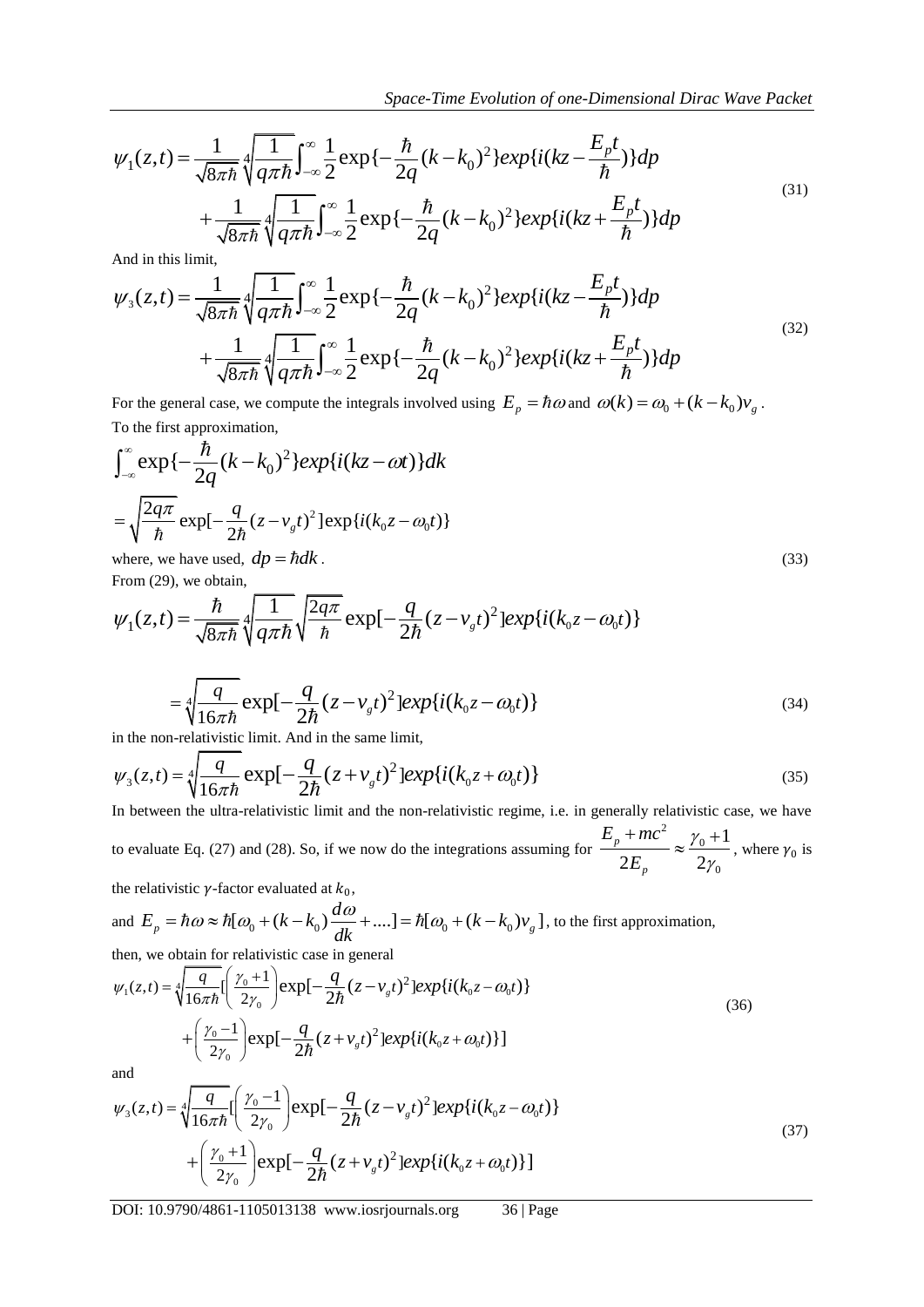The probability density  $P(z, t) = \Psi^{\dagger} \Psi$  is given by

$$
Space-Time Evolution of one-Dimensional Dirac Wave Packet
$$
  
The probability density  $P(z, t) = \Psi^{\dagger} \Psi$  is given by  

$$
P(z, t) = \sqrt{\frac{q}{16\pi\hbar}} \Biggl[ \left(\frac{\gamma_0 + 1}{2\gamma_0}\right)^2 \exp\left\{-\frac{q}{\hbar}(z - \nu_g t)^2\right\} + \left(\frac{\gamma_0 - 1}{2\gamma_0}\right)^2 \exp\left\{-\frac{q}{\hbar}(z + \nu_g t)^2\right\}
$$

$$
+ \left(\frac{\gamma_0^2 - 1}{4\gamma_0^2}\right) \exp\left\{-\frac{q}{\hbar}(z - \nu_g t)^2 - \frac{q}{\hbar}(z + \nu_g t)^2\right\} \cos(2\omega_0 t) \Biggr]
$$
  
Hence, we see two Gaussian profiles given by the first two terms of Eq. (38) to move along (+z) and

 $(-z)$  direction with unequal amplitude and an interference pattern given by the 3<sup>rd</sup> term filling the whole space, but this diminishes as time goes on. This interference term, we suppose, is the zitterbewegung discovered long ago [5]. Hence, we have obtained a complete account of evolution in time of a Dirac wave packet, although the Dirac packet here is not the usual one. We found the original  $\Psi(z)$  from the modified Eq. (1). However, the  $\Psi(z)$  in our Eq. (2) is very much similar to the one given in Eq. (24) of Ref. [5]. Hence, the beginning of our calculation is in accord with what we find in literature and our end result is also in accord with what we see in literature (see for example, Ref. [5]). As far as our knowledge goes, the treatment presented here has not been reported elsewhere for one-dimensional wave packet of any Dirac equation.

To visualize what we have found in Eq. (38), we plot the first two terms at particular values of z, t, q in Fig. (2). Clearly, one Gaussian moves toward left with smaller amplitude than the Gaussian that moves along right. Several plots are given to internalize the meaning of Eq. (38). The interference term is also plotted in Fig. (2).

Our work in this paper is, in our view, an important contribution to relativistic quantum mechanics. This will generate many more insights about wave packet. Certainly, the wave packet we have found for relativistic, non-relativistic and ultra-relativistic cases, they all suffer dispersion. But looking at the center of the wave packet, which we have done, gives also many insights. If the energy-momentum relation is for that of mass-less particle, as electrons in graphene, the wave packets will not suffer dispersion as is easily evident from our derivation. Thus, we have presented a result pertaining to relativistic quantum mechanics. This will be of help in quantum field theory, too and will open up a door to enter a vast area of physics.



**Figure 2:** Plot of un-normalized probability density with  $v_a = 0.9$  and,  $c = \hbar = 1$ . (a) The two non-interfering terms with  $t = 0.3$  and  $q = 256\pi$ . (b) The two non-interfering terms with  $t = 0.9$  and  $q = 256\pi$ . (c) The interference term alone, with  $\omega_0 = 10$ ,  $q = 2$ . (d) Effect of the interference term in the total probability density.